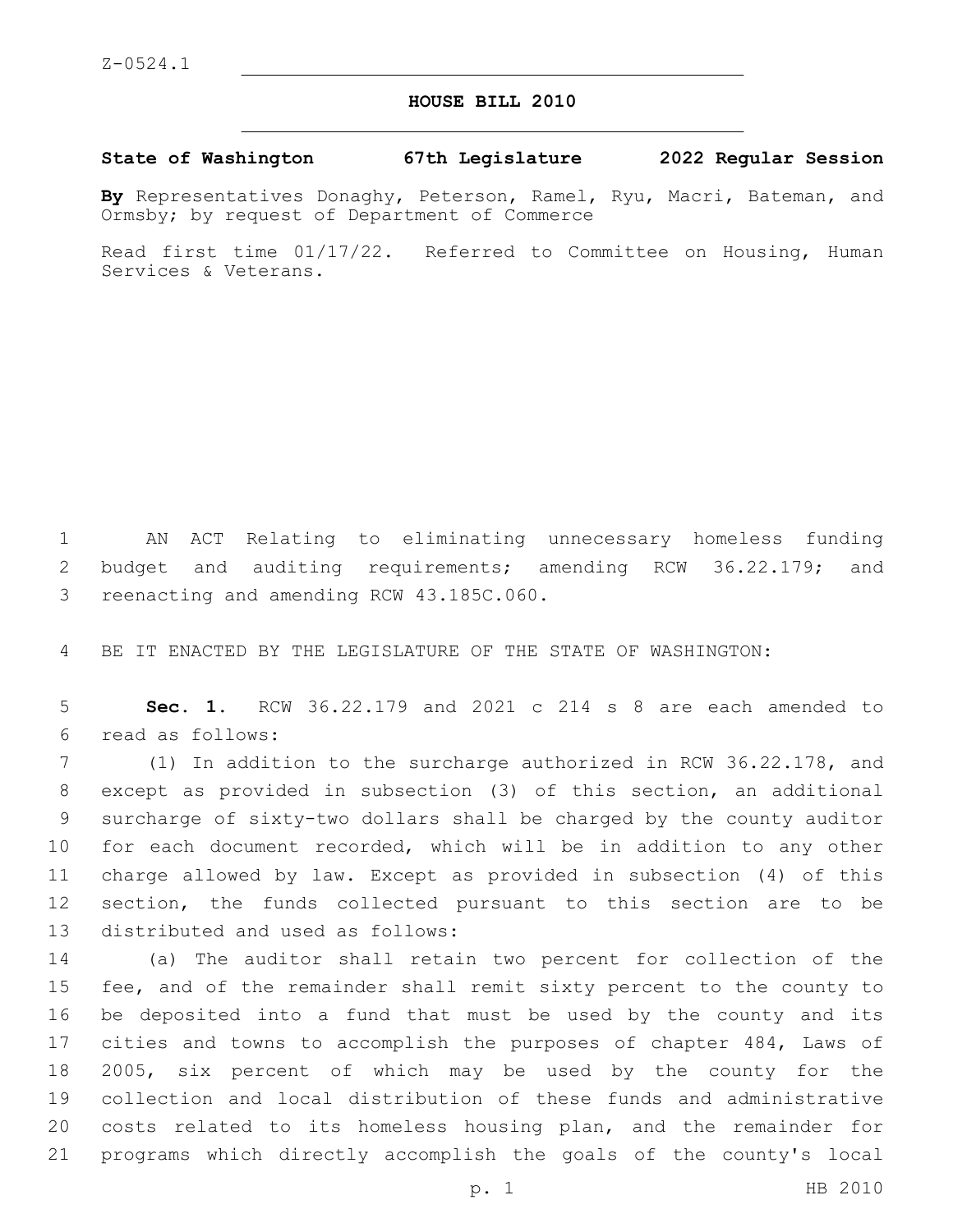homeless housing plan, except that for each city in the county which elects as authorized in RCW 43.185C.080 to operate its own local homeless housing program, a percentage of the surcharge assessed under this section equal to the percentage of the city's local portion of the real estate excise tax collected by the county shall be transmitted at least quarterly to the city treasurer, without any deduction for county administrative costs, for use by the city for program costs which directly contribute to the goals of the city's local homeless housing plan; of the funds received by the city, it may use six percent for administrative costs for its homeless housing 11 program.

 (b) The auditor shall remit the remaining funds to the state treasurer for deposit in the home security fund account to be used as 14 follows:

 (i) The department may use twelve and one-half percent of this amount for administration of the program established in RCW 43.185C.020, including the costs of creating the statewide homeless housing strategic plan, measuring performance, providing technical assistance to local governments, and managing the homeless housing 20 grant program.

 (ii) The remaining eighty-seven and one-half percent of this 22 amount must be used ((as follows:

23 (A) At least forty-five percent must be set aside for the use of 24 private rental housing payments; and

25 (B) All remaining funds are to be used)) by the department to:

 ( $(\overline{(+1)})$ )  $(A)$  Provide housing and shelter for homeless people 27 including, but not limited to: Grants to operate, repair, and staff 28 shelters; grants to operate transitional housing; partial payments for rental assistance including, but not limited to, assistance for private rental housing; consolidated emergency assistance; overnight youth shelters; grants and vouchers designated for victims of human trafficking and their families; and emergency shelter assistance; and

33  $((+I+I))$   $(B)$  Fund the homeless housing grant program.

 (2) A county issuing general obligation bonds pursuant to RCW 36.67.010, to carry out the purposes of subsection (1)(a) of this section, may provide that such bonds be made payable from any surcharge provided for in subsection (1)(a) of this section and may pledge such surcharges to the repayment of the bonds.

 (3) The surcharge imposed in this section does not apply to (a) assignments or substitutions of previously recorded deeds of trust,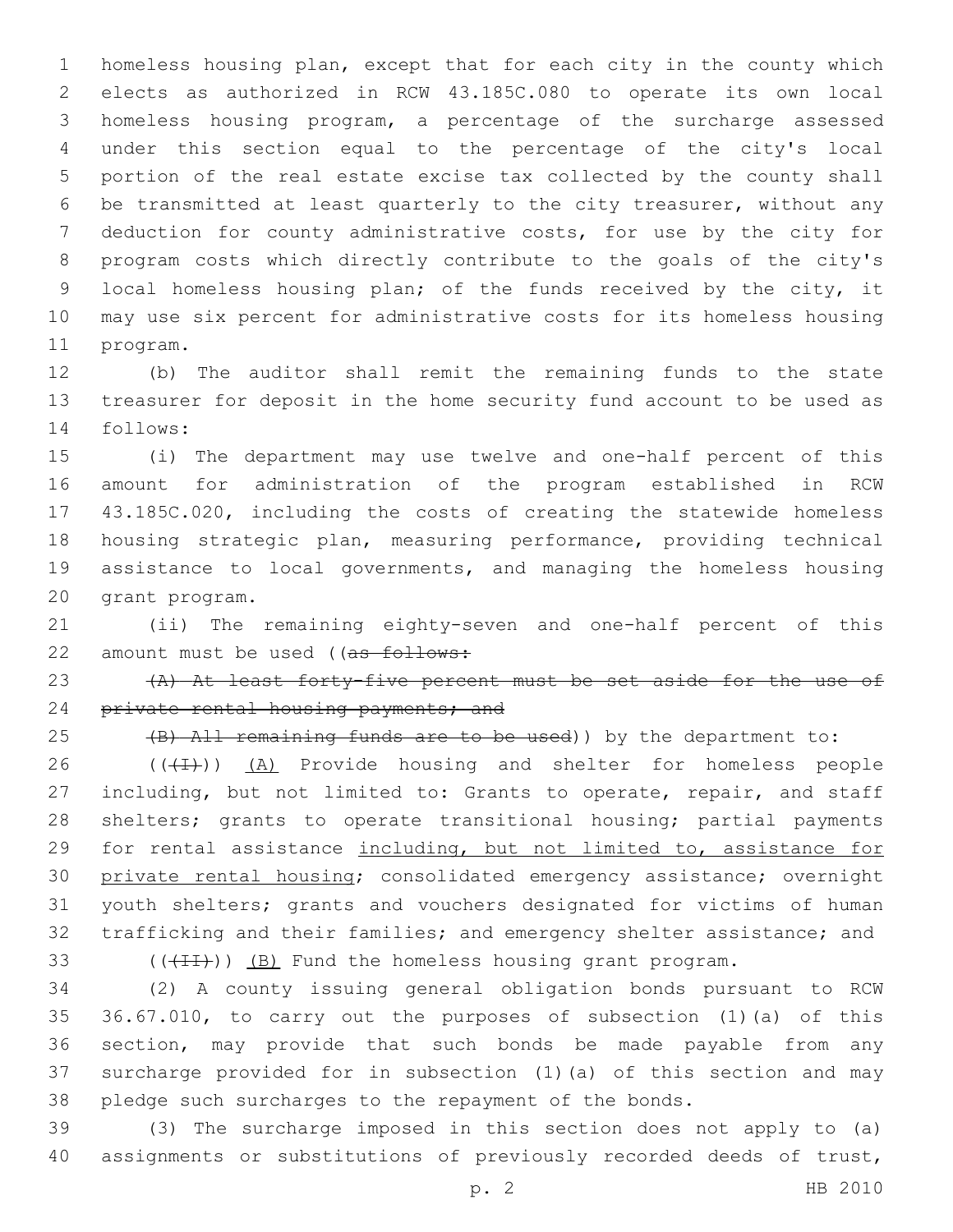(b) documents recording a birth, marriage, divorce, or death, (c) any recorded documents otherwise exempted from a recording fee or additional surcharges under state law, (d) marriage licenses issued by the county auditor, or (e) documents recording a federal, state, county, city, or water-sewer district, or wage lien or satisfaction of lien.6

 (4) Ten dollars of the surcharge imposed under subsection (1) of this section must be distributed to the counties to carry out the 9 purposes of subsection (1)(a) of this section.

 (5) For purposes of this section, "private rental housing" means housing owned by a private landlord and includes housing owned by a 12 nonprofit housing entity.

 **Sec. 2.** RCW 43.185C.060 and 2021 c 334 s 980 and 2021 c 214 s 4 are each reenacted and amended to read as follows:

 (1) The home security fund account is created in the state treasury, subject to appropriation. The state's portion of the 17 surcharge established in RCW 36.22.179 ((and)), 36.22.1791, and 36.22.176 must be deposited in the account. Expenditures from the account may be used only for homeless housing programs as described in this chapter, including the eviction prevention rental assistance 21 program established in RCW 43.185C.185.

 (2)(a) By December 15, 2021, the department, in consultation with stakeholder groups specified in RCW 43.185C.185(2)(c), must create a set of performance metrics for each county receiving funding under RCW 36.22.176. The metrics must target actions within a county's control that will prevent and reduce homelessness, such as increasing the number of permanent supportive housing units and increasing or maintaining an adequate number of noncongregate shelter beds.

 (b)(i) Beginning July 1, 2023, and by July 1st every two years thereafter, the department must award funds for project-based vouchers for nonprofit housing providers and related services, rapid rehousing, and housing acquisition under RCW 36.22.176 to eligible grantees in a manner that 15 percent of funding is distributed as a performance-based allocation based on performance metrics created under (a) of this subsection, in addition to any base allocation of 36 funding for the county.

 (ii) Any county that demonstrates that it has met or exceeded the majority of the target actions to prevent and reduce homelessness over the previous two years must receive the remaining 15 percent